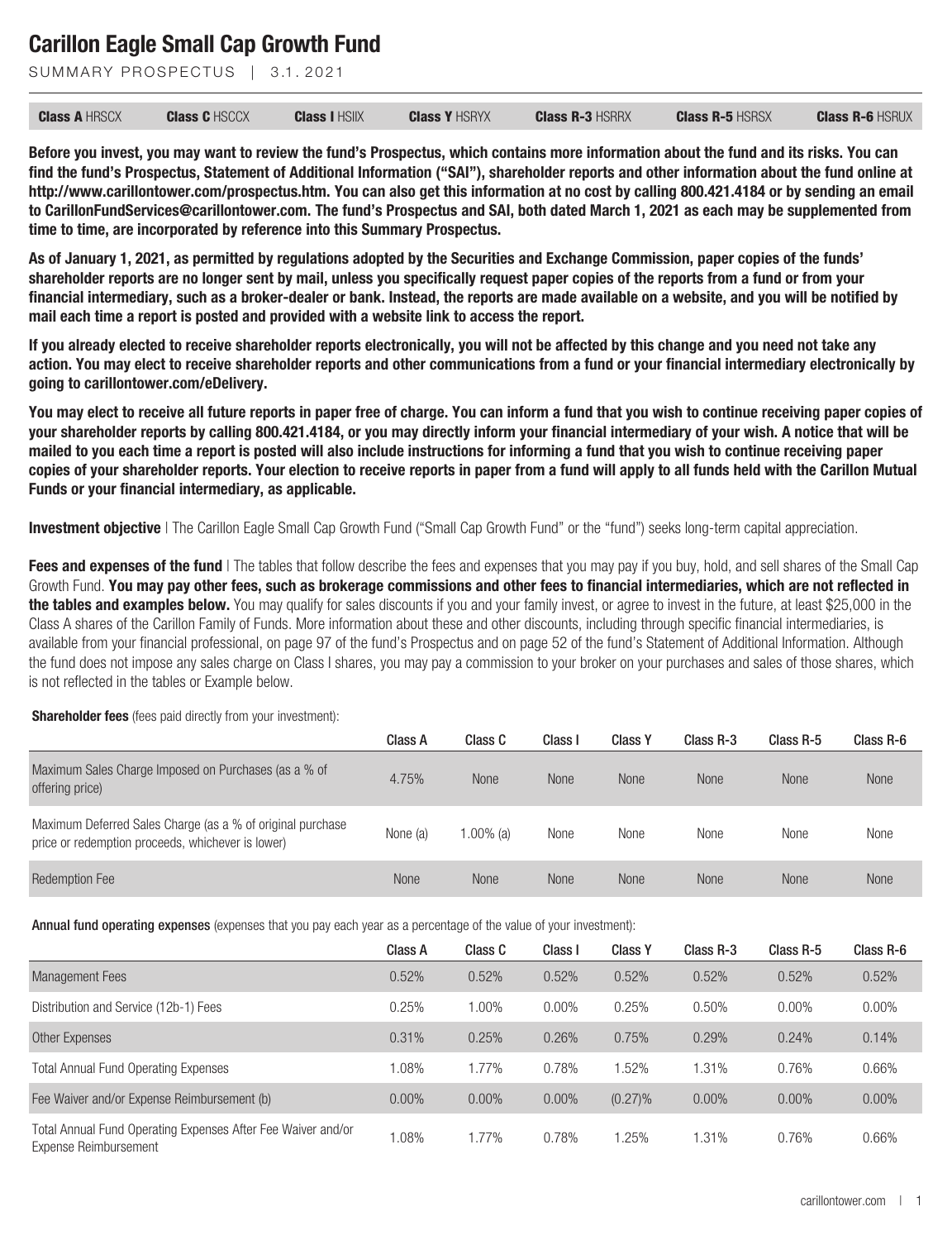SUMMARY PROSPECTUS | 3.1.2021

*(a) If you purchased \$1,000,000 or more of Class A shares of a Carillon mutual fund that were not otherwise eligible for a sales charge waiver and sell the shares within 18 months from the date of purchase, you may pay up to a 1% contingent deferred sales charge at the time of sale. If you sell Class C shares less than one year after purchase, you will pay a 1% CDSC at the time of sale. (b) Carillon Tower Advisers, Inc. ("Carillon") has contractually agreed to waive its investment advisory fee and/or reimburse certain expenses of the fund to the extent that annual operating expenses of Class Y shares exceed a percentage of that class' average daily net assets through February 28, 2022 as follows: Class Y – 1.25%. This expense limitation excludes interest, taxes, brokerage commissions, costs relating to investments in other investment companies (acquired fund fees and expenses), dividends, and extraordinary expenses. The contractual fee waiver can be changed only with the approval of a majority of the fund's Board of Trustees. Any reimbursement of fund expenses or reduction in Carillon's investment advisory fees is subject to reimbursement by the fund within the following two fiscal years, if overall expenses fall below the lesser of its then-current expense cap or the expense cap in effect at the time of the fund reimbursement.*

**Expense example** | This example is intended to help you compare the cost of investing in the fund with the cost of investing in other mutual funds. The example assumes that you invest \$10,000 in the fund for the time periods indicated and then redeem all of your shares at the end of those periods. The example also assumes that your investment has a 5% return each year and that the fund's operating expenses remain the same, except that the example reflects the fee waiver/expense reimbursement arrangement for Class Y shares through February 28, 2022. Although your actual costs may be higher or lower, based on these assumptions your costs would be:

| <b>Share Class</b> | Year 1 | Year <sub>3</sub> | Year <sub>5</sub> | Year 10 |
|--------------------|--------|-------------------|-------------------|---------|
| Class A            | \$580  | \$802             | \$1,042           | \$1,730 |
| Class C            | \$280  | \$557             | \$959             | \$2,084 |
| Class I            | \$80   | \$249             | \$433             | \$966   |
| Class Y            | \$127  | \$454             | \$803             | \$1,790 |
| Class R-3          | \$133  | \$415             | \$718             | \$1,579 |
| Class R-5          | \$78   | \$243             | \$422             | \$942   |
| Class R-6          | \$67   | \$211             | \$368             | \$822   |

**Portfolio turnover** | The fund pays transaction costs, such as commissions, when it buys and sells securities (or "turns over" its portfolio). A higher portfolio turnover rate may indicate higher transaction costs and may result in higher taxes when fund shares are held in a taxable account. These costs, which are not reflected in annual fund operating expenses or in the example, affect the fund's performance. During the most recent fiscal year, the fund's portfolio turnover rate was 21% of the average value of its portfolio.

**Principal investment strategies** I During normal market conditions, the Small Cap Growth Fund seeks to achieve its objective by investing at least 80% of its net assets (plus the amount of any borrowings for investment purposes) in the stocks of small-capitalization companies. The fund's portfolio managers consider small-capitalization companies to be those companies that, at the time of initial purchase, have a market capitalization equal to or less than the largest company in the Russell 2000<sup>®</sup> Growth Index during the most recent 12-month period (approximately \$15.4 billion during the 12-month period ended December 31, 2020).

When making their investment decisions, the portfolio managers generally focus on investing in the securities of companies that the portfolio managers believe have accelerating earnings growth rates, reasonable valuations (typically with a price-to-earnings ratio of no more than the earnings growth rate), strong management that participates in the ownership of the company, reasonable debt levels and/or a high or expanding return on equity. Although the portfolio managers generally do not emphasize investment in any particular investment sector or industry, the fund may invest a significant portion of its assets in the securities of companies in the health care and information technology sectors at any given time. The fund may also purchase, or obtain exposure to, securities in initial public offerings ("IPOs"). The fund will sell securities when they no longer meet the portfolio managers' investment criteria. The fund also may hold securities of mid-capitalization companies.

The fund may lend its securities to broker-dealers and other financial institutions to earn additional income.

**Principal risks** | The greatest risk of investing in the fund is that you could lose money. The fund invests primarily in common stocks whose values may increase and decrease in response to the activities of the companies that issued such stocks, general market conditions and/or economic conditions. As a result, the fund's net asset value ("NAV") may also increase and decrease. An investment in the fund is not a deposit with a bank and is not insured or guaranteed by the Federal Deposit Insurance Corporation or any other government agency. Investments in the fund are subject to the following primary risks. The most significant risks of investing in the fund as of the date of this Prospectus are listed first below, followed by the remaining risks in alphabetical order. Each risk summarized below is considered a "principal risk" of investing in the fund, regardless of the order in which it appears. Different risks may be more significant at different times depending on market conditions or other factors.

• Small-cap company risk arises because small-cap companies may have less liquid stock, a more volatile share price, a limited product or service base, narrower commercial markets and limited access to capital, compared to larger, more established companies;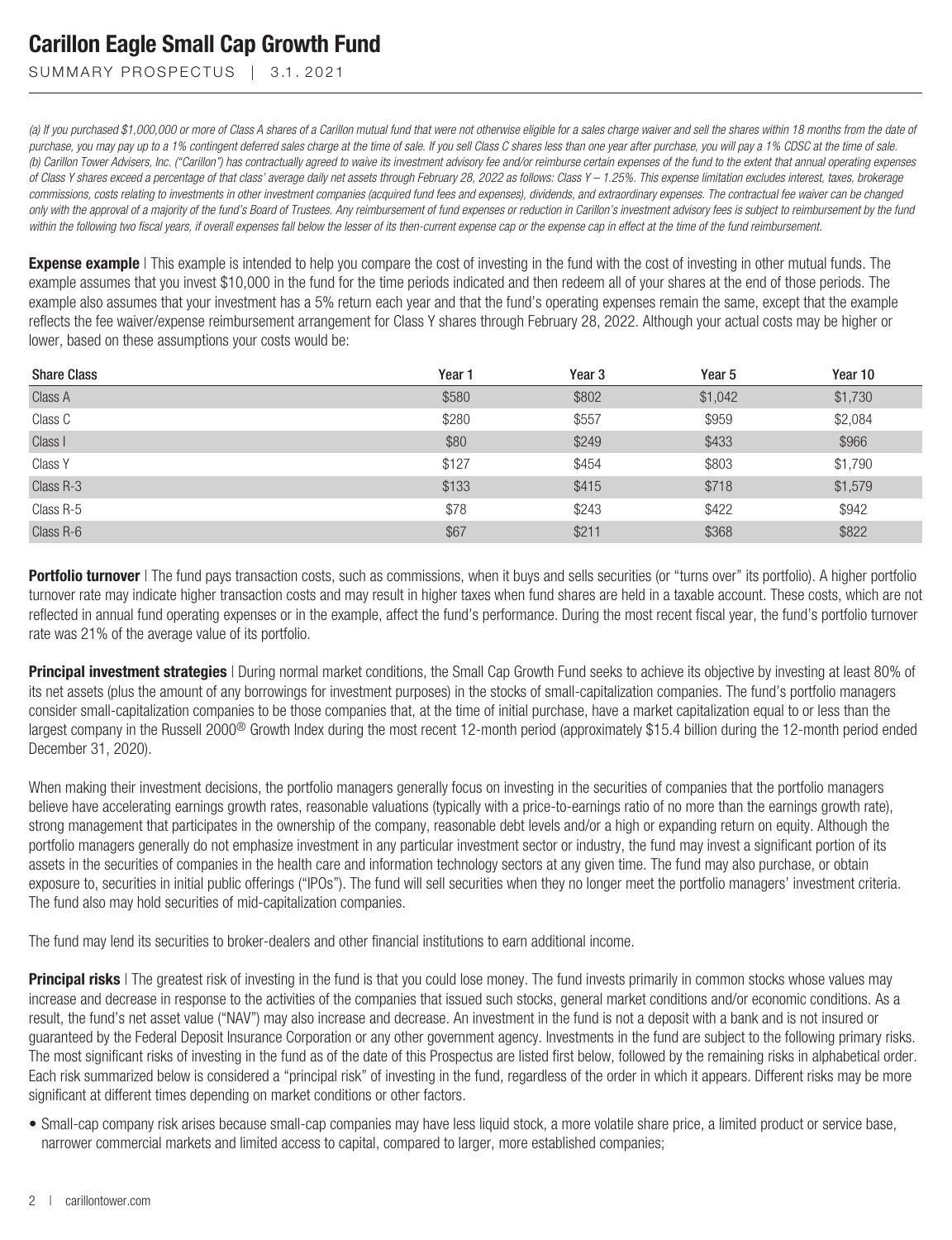SUMMARY PROSPECTUS | 3.1.2021

- Growth stock risk is the risk of a growth company not providing an expected earnings increase or dividend yield. When these expectations are not met, the prices of these stocks may decline, even if earnings showed an absolute increase. If a growth investment style shifts out of favor based on market conditions and investor sentiment, the fund could underperform funds that use a value or other non-growth approach to investing or have a broader investment style;
- Equity securities are subject to market risk. The fund may invest in the following equity securities, which may expose the fund to the following additional risks:

*Common stocks*. The value of a company's common stock may fall as a result of factors affecting the company, companies in the same industry or sector, or the financial markets overall. Common stock generally is subordinate to preferred stock upon the liquidation or bankruptcy of the issuing company;

- Initial public offerings risk arises because the market value of shares sold in an IPO may fluctuate considerably due to factors such as the absence of a prior public market, unseasoned trading, the small number of shares available for trading and limited information about the issuer;
- Market risk is the risk that markets may at times be volatile, and the values of the fund's holdings may decline, sometimes significantly and/or rapidly, because of adverse issuer-specific conditions or general market conditions, including a broad stock market decline, which are not specifically related to a particular issuer. These conditions may include real or perceived adverse political, regulatory, market, economic or other developments, such as natural disasters, public health crises, pandemics, changes in federal, state or foreign government policies, regional or global economic instability (including terrorism and geopolitical risks) and interest and currency rate fluctuations. These and other conditions may cause broad changes in market value, the general outlook for corporate earnings, public perceptions concerning these developments or adverse investment sentiment generally. Changes in the financial condition of a single issuer, industry or market segment also can impact the market as a whole. In addition, adverse market events may lead to increased redemptions, which could cause the fund to experience a loss when selling securities to meet redemption requests by shareholders. Adverse market conditions may be prolonged and may not have the same impact on all types of securities. Conversely, it is also possible that, during a general downturn in the securities markets, multiple asset classes may decline in value simultaneously. Changes in value may be temporary or may last for extended periods. The financial markets generally move in cycles, with periods of rising prices followed by periods of declining prices. The value of your investment may reflect these fluctuations.

**Recent market events risk** includes risks arising from current and recent circumstances impacting markets. The impact of the COVID-19 pandemic has been rapidly evolving, and it has resulted, and may continue to result, in significant disruptions to business operations, travel restrictions, closed international borders, enhanced health screenings at ports of entry and elsewhere, disruptions of and delays in healthcare service preparation and delivery, prolonged quarantines and stay-at-home orders, cancellations, supply chain disruptions, widespread business closures and layoffs, service and event cancellations, reductions and other changes, and lower consumer demand, as well as general concern and uncertainty that has negatively affected the global economy. The Board of Governors of the Federal Reserve System (also known as "the Fed") has taken and may continue to take numerous measures to address the economic impact of the COVID-19 pandemic, such as the reduction of the federal funds target rate and the introduction of several credit and liquidity facilities, and the U.S. federal government has taken and may continue to take steps to stimulate the U.S. economy, including adopting stimulus packages targeted at large parts of the economy. The effect of these and other efforts may not be known for some time, and it is not known whether and to what extent they will be successful.

Decisions by the Fed regarding interest rate and monetary policy continue to have a significant impact on securities prices as well as the overall strength of the U.S. economy. Future legislative, regulatory and policy changes may impact current international trade deals, result in changes to prudential regulation of certain players in the financial market, and provide significant new investments in infrastructure, the environment, or other areas. A rise in protectionist trade policies, slowing global economic growth, risks associated with ongoing trade negotiations with China, risks associated with the United Kingdom's departure from the European Union on December 31, 2020, and a trade agreement between the United Kingdom and the European Union, and the possibility of changes to some international trade agreements, could affect the economies of many nations, including the United States, in ways that cannot necessarily be foreseen at the present time. Interest rates have been unusually low in recent years in the U.S. and abroad and are currently at historic lows. Economists and others have expressed increasing concern about the potential effects of global climate change on property and security values. Regulatory changes and divestment movements tied to concerns about climate change could adversely affect the value of certain land and the viability of industries whose activities or products are seen as accelerating climate change;

- Market timing risk arises because certain types of securities in which the fund invests, including small-cap securities, could cause the fund to be at greater risk of market timing activities by fund shareholders. Such activities can dilute the fund's NAV, increase the fund's expenses and interfere with the fund's ability to execute efficient investment strategies;
- Mid-cap company risk arises because mid-cap companies may have narrower commercial markets, limited managerial and financial resources, more volatile performance, and less liquid stock, compared to larger, more established companies;
- Sector risk is the risk associated with the fund holding a core portfolio of stocks invested in similar businesses, all of which could be affected by similar economic or market conditions. As the fund's portfolio changes over time, the fund's exposure to a particular sector may become higher or lower. The health care sector may be affected by government regulations and government health care programs, restrictions on government reimbursement for medical expenses, increases or decreases in the cost of medical products and services and product liability claims, among other factors. Many health care products and services may be subject to regulatory approvals. The process of obtaining such approvals may be long and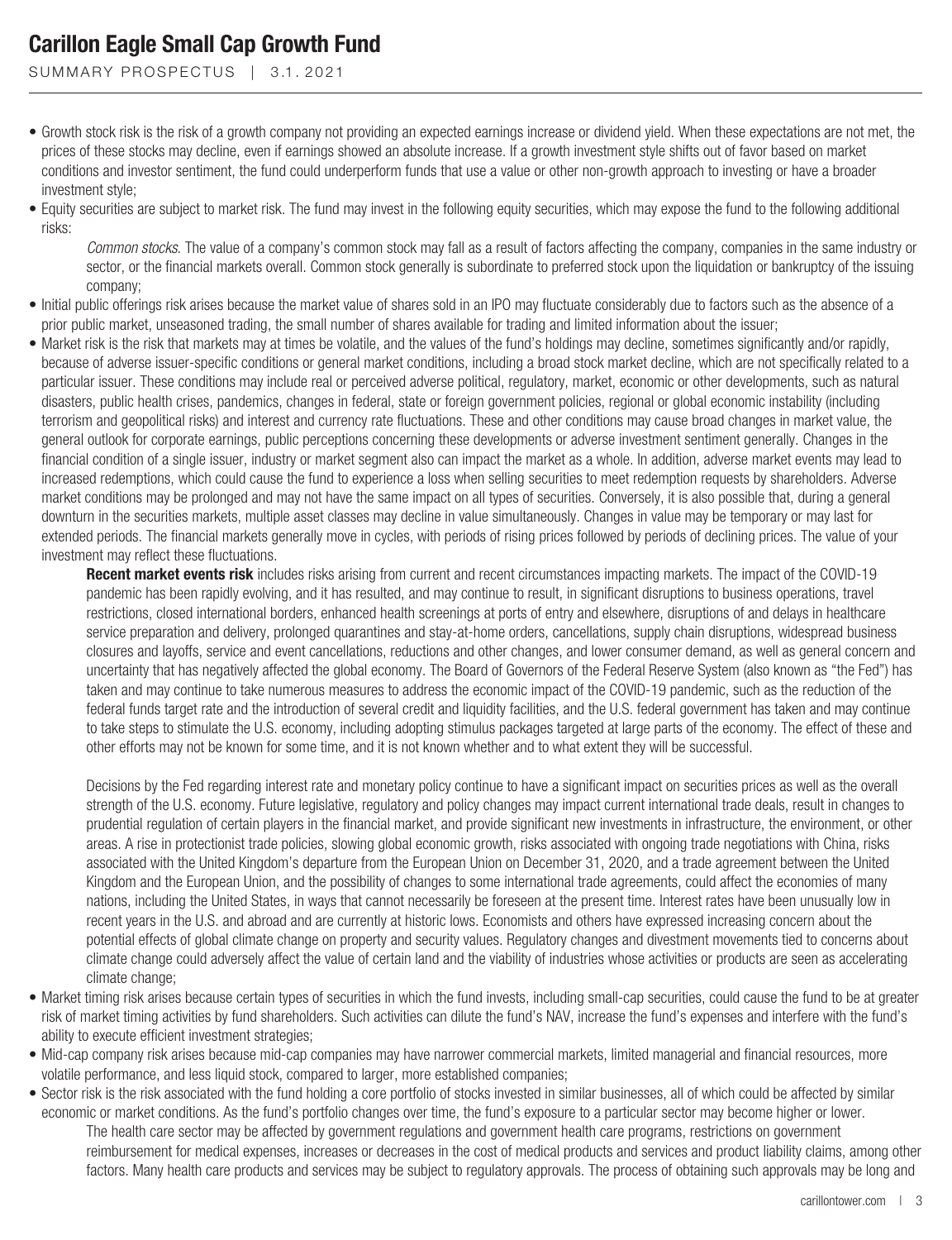SUMMARY PROSPECTUS | 3.1.2021

costly, and delays in or failure to receive such approvals may negatively impact the business of such companies. Additional or more stringent laws and regulations enacted in the future could have a material adverse effect on such companies in the health care sector. Issuers in the health care sector include issuers with their principal activities in the biotechnology industry, which has additional risks. A biotechnology company's valuation can often be based largely on the potential or actual performance of a limited number of products and, accordingly, can be significantly affected if one of its products proves unsafe, ineffective or unprofitable. Biotechnology companies are subject to regulation by, and the restrictions of, federal agencies, state and local governments, and non-U.S. regulatory authorities;

Information technology sector risk is the risk that products of information technology companies may face rapid product obsolescence due to technological developments and frequent new product introduction, unpredictable changes in growth rates and competition for the services of qualified personnel. Failure to introduce new products, develop and maintain a loyal customer base or achieve general market acceptance for their products could have a material adverse effect on a company's business. Companies in the information technology sector are heavily dependent on intellectual property and the loss of patent, copyright and trademark protections may adversely affect the profitability of these companies; and

• Securities lending risk is the risk that, if the fund lends its portfolio securities and receives collateral in the form of cash that is reinvested in securities, those securities may not perform sufficiently to cover the return collateral payments owed to borrowers. In addition, delays may occur in the recovery of securities from borrowers, which could interfere with the fund's ability to vote proxies or to settle transactions and there may be a loss of rights in the collateral should the borrower fail financially.

**Performance** | The bar chart that follows illustrates annual fund returns for the periods ended December 31. The table that follows compares the fund's returns for various periods with benchmark returns. This information is intended to give you some indication of the risk of investing in the fund by demonstrating how its returns have varied over time. The bar chart shows the fund's Class I share performance from one year to another. Each of the fund's share classes is invested in the same portfolio of securities, and the annual returns would have differed only to the extent that the classes do not have the same sales charges and expenses. The fund's past performance (before and after taxes) is not necessarily an indication of how the fund will perform in the future. To obtain more current performance data as of the most recent month-end, please visit our website at carillontower.com.



#### **During 10 year period** (Class I shares):

|                     | Return      | <b>Quarter Ended</b> |  |
|---------------------|-------------|----------------------|--|
| <b>Best Quarter</b> | 28.50%      | June 30, 2020        |  |
| Worst Quarter       | $(23.85)\%$ | March 31, 2020       |  |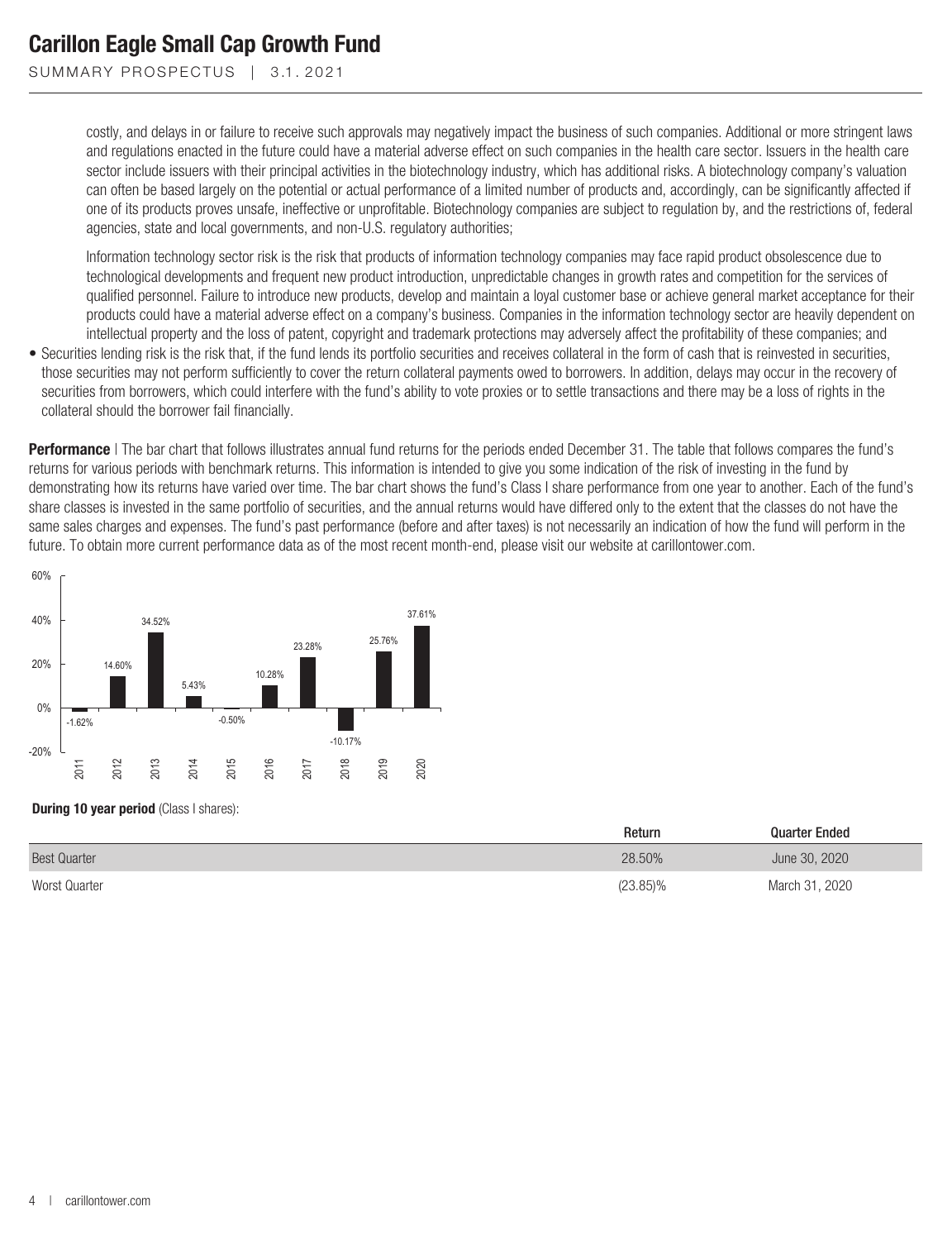SUMMARY PROSPECTUS | 3.1.2021

#### **Average annual total returns** (for the periods ended December 31, 2020):

| <b>Fund return</b> (after deduction of sales charges and expenses) |                       |        |          |         |                                                            |                                                                 |  |  |
|--------------------------------------------------------------------|-----------------------|--------|----------|---------|------------------------------------------------------------|-----------------------------------------------------------------|--|--|
| <b>Share Class</b>                                                 | <b>Inception Date</b> | 1-yr   | $5 - yr$ |         | $10-yr$                                                    | Lifetime<br>(if less than<br>$10$ yrs)                          |  |  |
| Class I - Before Taxes                                             | 6/27/06               | 37.61% | 16.15%   |         | 12.89%                                                     |                                                                 |  |  |
| After Taxes on Distributions                                       |                       | 32.85% | 13.33%   |         | 11.03%                                                     |                                                                 |  |  |
| After Taxes on Distributions and<br>Sale of Fund Shares            |                       | 25.64% | 12.40%   |         | 10.27%                                                     |                                                                 |  |  |
| Class A - Before Taxes                                             | 5/7/93                | 30.69% | 14.66%   |         | 12.02%                                                     |                                                                 |  |  |
| Class C - Before Taxes                                             | 4/3/95                | 36.25% | 14.98%   |         | 11.78%                                                     |                                                                 |  |  |
| Class Y - Before Taxes                                             | 11/20/17              | 36.97% |          |         |                                                            | 15.58%                                                          |  |  |
| Class R-3 - Before Taxes                                           | 9/19/06               | 36.89% | 15.49%   |         | 12.29%                                                     |                                                                 |  |  |
| Class R-5 - Before Taxes                                           | 10/2/06               | 37.63% | 16.16%   |         | 12.94%                                                     |                                                                 |  |  |
| Class R-6 - Before Taxes                                           | 8/15/11               | 37.76% | 16.28%   |         |                                                            | 14.29%                                                          |  |  |
| Index (reflects no deduction for fees, expenses or taxes)          |                       |        |          |         |                                                            |                                                                 |  |  |
|                                                                    |                       | 1-yr   | $5 - yr$ | $10-yr$ | Lifetime<br>(From the Inception Date<br>of Class Y Shares) | Lifetime<br>(From the Inception<br>Date of Class R-6<br>Shares) |  |  |
| Russell 2000 <sup>®</sup> Growth Index                             |                       | 34.63% | 16.36%   | 13.48%  | 16.55%                                                     | 15.14%                                                          |  |  |

After-tax returns are calculated using the historically highest individual federal marginal income tax rates and do not reflect the impact of state and local taxes. Actual after-tax returns depend on an investor's tax situation and may differ from those shown. After-tax returns shown are not relevant to investors who hold their fund shares through tax-deferred arrangements, such as a 401(k) plan or individual retirement account ("IRA"). After-tax returns are shown for Class I only and after-tax returns for Class A, Class C, Class Y, Class R-3, Class R-5, and Class R-6 will vary. The return after taxes on distributions and sale of fund shares may exceed the return before taxes due to an assumed tax benefit from any losses on a sale of fund shares at the end of the measurement period.

**Investment Adviser** | Carillon Tower Advisers, Inc. is the fund's investment adviser.

**Sub-adviser** | Eagle Asset Management, Inc. serves as the sub-adviser to the fund.

**Portfolio Managers** | Bert L. Boksen, CFA®, Eric Mintz, CFA®, and Christopher Sassouni, D.M.D. are Portfolio Managers of the fund and are jointly and primarily responsible for all aspects of the fund's management. Mr. Boksen has managed the fund since its inception, Mr. Mintz has managed the fund since 2011, and Christopher Sassouni, D.M.D., served as an Assistant Portfolio Manager of the fund from 2015 to September 2020, and has managed the fund as a Portfolio Manager since September 2020.

**Purchase and sale of fund shares** | You may purchase, redeem, or exchange Class A, C, I and Y shares of the fund on any business day through your financial intermediary, by mail at Carillon Family of Funds, c/o U.S. Bank Global Fund Services, P.O. Box 701, Milwaukee, WI 53201-0701 (for regular mail) or 615 East Michigan Street, Third Floor, Milwaukee, WI, 53202 (for overnight service), or by telephone (800.421.4184). In Class A and Class C shares, the minimum purchase amount is \$1,000 for regular accounts, \$500 for retirement accounts and \$50 through a periodic investment program, with a minimum